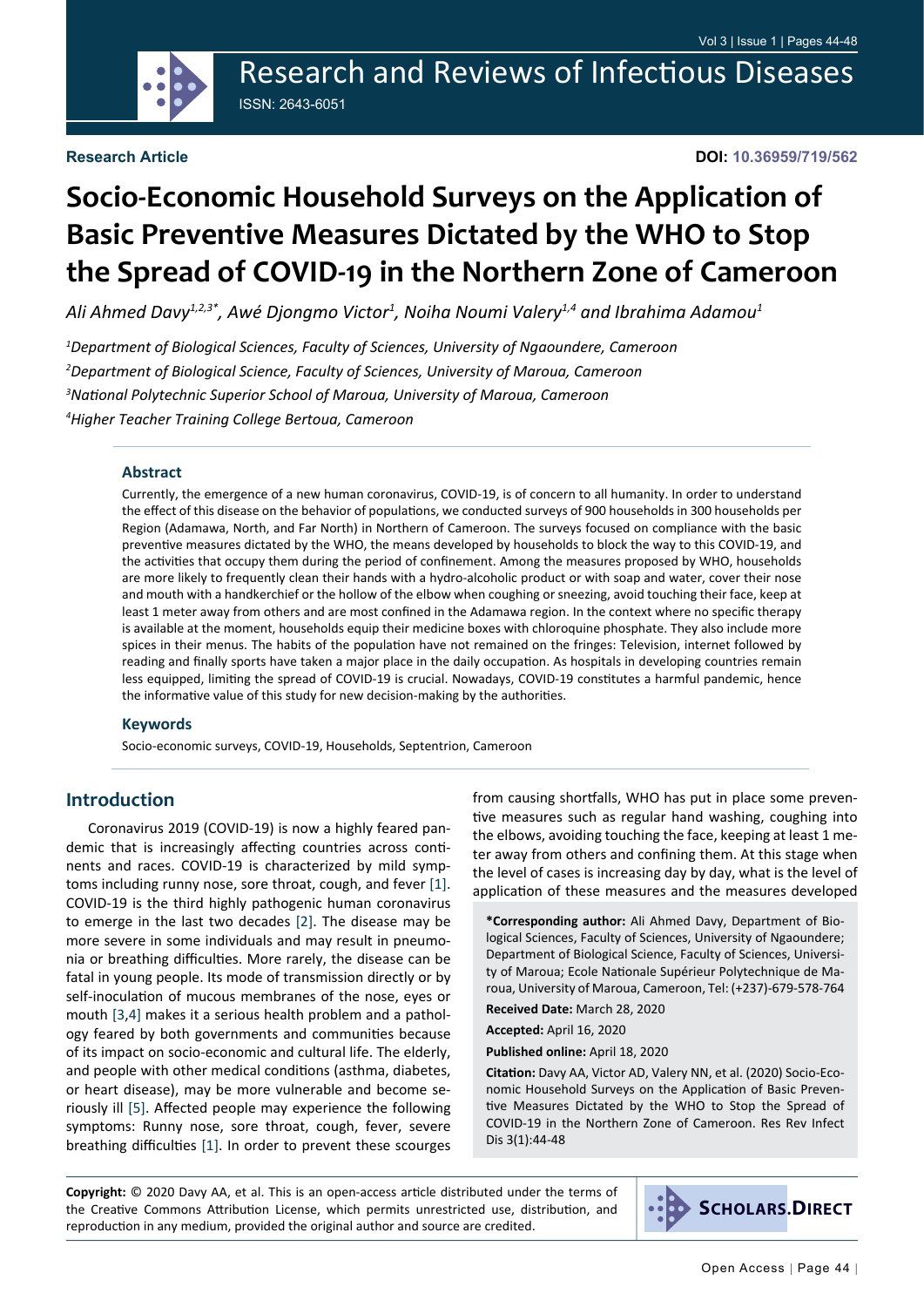by the populations of the Great North of Cameroon (Adamawa, North and Far North)? The answer to this question is the focus of future decisions. Thus represents a guide for action to the authorities.

# **Materials and Methods**

#### **Study area**

The study took place in the far north of Cameroon [\(Fig](#page-1-0)-

[ure 1\)](#page-1-0). The data collection period took place from 18 to 28 March 2020 in households in three (03) districts of the capitals of the Far North (Maroua), North (Garoua) and Adamawa (Ngaoundere) Regions.

#### **Sampling and selection of informants**

The quantitative household survey is the main source of data for this study. This survey was conducted on 900 households spread over 300 households per Region. House-

<span id="page-1-0"></span>

<span id="page-1-1"></span>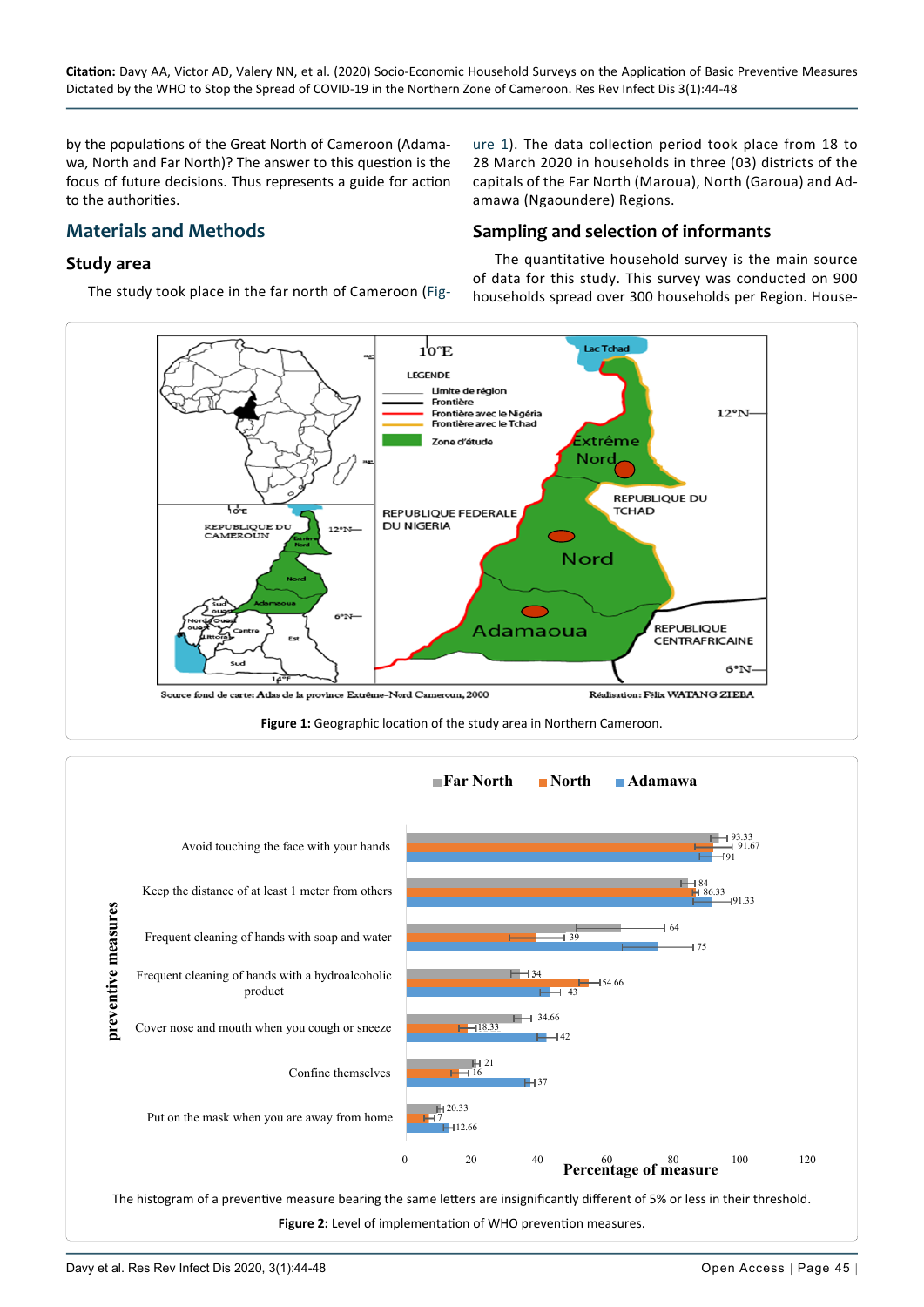holds were selected according to their proximity to transport agencies, markets and airports. These households thus represent the focal points of contact with the holy bearers propagating COVID-19 in the cities. The information sought from this survey was based on hygienic, therapeutic-preventive and social behavior.

#### **Data analysis**

Two main data analysis and exploitation grids allow us to highlight the results of the changes induced in the population in a state of psychosis. These data were transferred to the Statgraphicsplus 5.0 and Xlstat software for the analysis of variance (ANOVA) and correlation tests after the percentage calculation on the sphinx software. Duncan's test was applied to judge the difference between the means of the different treatments.

### **Results**

#### **Preventive measures against COVID-19**

The prevention measures dictated by the WHO are applied in significantly different percentages ( $p < 0.05$ ) in the three Regions of the far North of Cameroon. Frequent hand washing with soap and water (75.0 ± 3.0%), covering the nose and mouth with a handkerchief or the hollow of the elbow when coughing or sneezing (42.0  $\pm$  3.0%), avoiding touching the face with the hands (93.33  $\pm$  5.51%), putting on a mask when you are away from home ( $12.66 \pm 5.68$ %), keep the distance of at least 1 meter from the others (91.33 ± 1.53%), best maintain the distance of at least 1 meter (91.33 ± 1.53%) and containment (37  $\pm$  1.47%) are best respected in the Adamawa Region compared to the Northern and Far North Region.

However, the Far North Region practices more frequent hand washing with a hydro-alcoholic (54.66 ± 13.05%) compared to the Adamawa Region (43.0  $\pm$  10.54%) and the North (34.0  $\pm$ 8.19%) ([Figure 2\)](#page-1-1).

#### **Therapeutic-preventive means of COVID-19**

[Table 1](#page-2-0) presents the measures developed by populations faced with the emergence of COVID-19. From this table, it emerges that the populations of the Far North remain in search and endow their medicine boxes in a non-significant way ( $p > 0.05$ ) with chloroquine phosphate, 72.0  $\pm$  14.42% (North), 69.0  $\pm$  5.59% in the Far North Region and 66.33  $\pm$ 10.01% (Adamawa). To this should be added the inclusion of spices 86.67 ± 4.73% (Adamawa); 69.67 ± 5.03% (Far North) and  $66.67 \pm 5.03\%$  (North) with a significantly different difference ( $p < 0.05$ ) in the menus.

#### **Occupation**

Populations in the Far north Cameron adopted habits that differed significantly ( $p > 0.05$ ) from one Region to another

<span id="page-2-0"></span>

| <b>Table 1:</b> Therapeutic-preventive medical means used by the popula- |
|--------------------------------------------------------------------------|
| tions of the Great North of Cameroon.                                    |

|           | Chloroquine<br>phosphate (%)   | Integrate a little more<br>spice into the menus (%) |
|-----------|--------------------------------|-----------------------------------------------------|
| Adamawa   | $66.33 \pm 10.01$ <sup>a</sup> | $86.67 \pm 4.73$ <sup>b</sup>                       |
| North     | $72.0 \pm 14.42$ <sup>a</sup>  | $66.67 \pm 6.03$ <sup>a</sup>                       |
| Far North | $69.0 \pm 5.59^{\circ}$        | $69.67 \pm 5.03$ <sup>a</sup>                       |

The values in the same column followed by different letters are significantly different at the 5% threshold.

<span id="page-2-1"></span>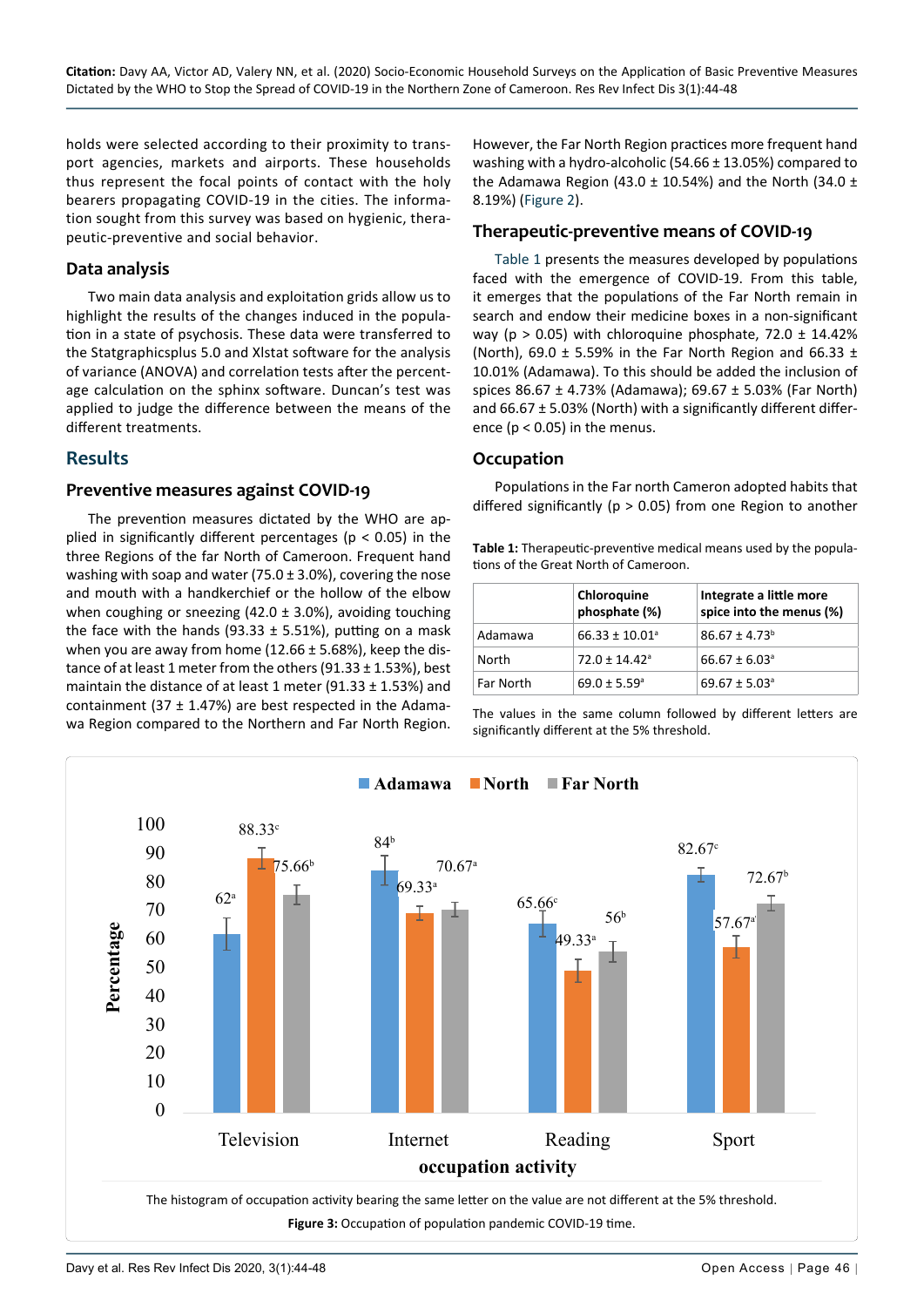to reduce the stress of psychosis from the daily confinement inedited [\(Figure 3](#page-2-1)). [Figure 3](#page-2-1) shows that interest  $(84.0 \pm 5.0\%)$ and sport (82.67  $\pm$  2.51%) are the major occupations of the populations of Adamawa region. While in the North region, television (88.33  $\pm$  3.51%) followed by the internet (69.33  $\pm$ 2.52%) captivate households the most. Moreover, in the Far North Region, the population preferentially spends time in front of the television (75.66  $\pm$  3.51%) and practices sports (72.67  $\pm$  2.64%). However, the least popular activity is reading 65.66 ± 4.50% (Adamawa), 56.0 ± 3.52% (Far North) and 49.33 ± 4.04% (North).

### **Discussion**

Human coronavirus can remain infectious when inanimate surfaces at room temperature for up to 9 days. At a temperature of 30 °C or higher, the duration of persistence is shorter [\[6](#page-4-13)]. As a result, populations in the far north of Cameroon are not immune to COVID-19 despite the high temperatures. Hence the need to carefully apply the preventive measures recommended by the WHO. Containment as a barrier measure ( $\leq$  37.0  $\pm$  1.53%) is weakly applied in the Great North Cameroon. Indeed, Cameroon, like most African countries, does not provide a strict minimum of income to the majority of the poorest population. As a result, people are forced to choose between staying at home and dying or leaving and exposing themselves to possible contamination. Faced with an uncertain future, heads of families leave their homes for their livelihood, which is an obstacle to the eradication of COVID-19. Frequent washing of hands with soap and water (75.0  $\pm$  3.0%) is more prevalent in the Adamawa Region than in the North Region (64  $\pm$  8.19%) and the Far North Region (39  $\pm$  13.05%), which can be explained by the problem of access to water, which is all the more difficult in the North and Far North of Cameroon. Indeed, in the Far North Region, access to water is a crucial problem that requires a great deal of effort [[7](#page-4-14)]. As a result, water is used in cases of extreme necessity in the dry areas of northern Cameroon. Yet hand washing with soap and water is very important both to avoid self-inoculation and contamination of relatives [[8](#page-4-15),[9\]](#page-4-16). Covering the nose and mouth with a handkerchief or covering the hollow of the elbow when coughing or sneezing is less respected (> 50%) as this was not really part of daily habits. In addition, avoiding touching the face with the hands (< 90) is an ancestral practice and therefore easy to respect as a preventive measure at COVID-19. This does not corroborate the work of [[10](#page-4-17)] where students touch their faces with their own hands an average of 23 times per hour. The very low wearing of masks during out-of-home periods ( $\leq$  12.66 ± 5.68%) and frequent hand washing with hydro-alcoholic gel ( $\leq$  54.66  $\pm$  13.05%) is not within WHO expectations [\[11\]](#page-4-18). This could be mainly due to the shortage caused by border closures and reduced activity in manufacturing plants. In addition to the poverty and food insecurity in this part of Cameroon. In a context where having an economy to ensure a balanced and sufficient food ration is difficult it remains complicated or even impossible to buy a mask or gel. Maintaining a distance of at least 1 meter from others ( $\geq$  91.33  $\pm$  1.53%) is better applied because long before the populations of the Far North Cameroon claim to have always maintained this habit as it is perceived as a sign of respect. Moreover, the low respect of confinement  $($  ≤ 37  $\pm$  1.47%) is the result of a failing socio-economic and educational system with low impact. Indeed, most of the inhabitants of the Far North of Cameroon survive activities (trade, livestock, agriculture and fishing) that require actors to leave their homes almost every day. Moreover, educated young people do not consistently apply what they are taught in educational institutions. However, transmission can be successfully prevented when appropriate measures are carried out regularly [[12](#page-4-5),[13](#page-4-6)]. The medical measures developed by the populations of the Far north of Cameroon in the face of the emergence of COVID-19. Although chloroquine phosphate is banned because of its acute intoxication [[14](#page-4-7),[15](#page-4-8)], the populations of the far North of Cameroon are increasing the search for and use of chloroquine phosphate  $($  ≤ 72.0  $\pm$  14.42%). This increase in chloroquine phosphate could be explained by the increase in the flow of media information [[16](#page-4-9),[17](#page-4-10)] on the potential efficacy of this molecule on the coronavirus and the strong dominance of self-medication [[18](#page-4-11)]. In addition, there is a high incidence of the integration of spices in menus ( $\leq$  86.67 ± 4.73%). This would be due to the anti-influenza active ingredients that continent spices. The populations of the far north Cameron have adopted habits to reduce the stress of daily newspaper psychosis that were unheard of in this period of emergence of COVID-19. The daily household occupation during this pandemic period is television ( $\leq$  88.33  $\pm$  3.51%) followed by interest (≤ 84.0 ± 5.0%), sports (≤ 82.67 ± 2.51%) and reading (≤ 65.66 ± 4.50%). Television occupies a large place thanks to the multitude of programs it offers through the variability of the channels. The interest comes in second position due to the fact that it is interactive and gives access to numerous social networks (WhatsApp, Facebook...). The Internet also provides operators with the option of teleworking and teleconferencing. In spite of the fake news of the ill-intentioned users whose use it conveys, it has not waned because it is a channel that leads to the users' imaginations. The sport of share these benefits is well practiced in the far north of Cameroon at this time of confinement. Indeed, sport allows the liberation of the mind strengthens the body and is a means of escape from boredom. Faced with the emergence of COVID-19, reading is very weakly applied. This low percentage compared to other activities could be explained by the high illiteracy rate in the far north of Cameroon and the scarcity of libraries. In fact, households with a family library have a high rate of illiteracy and access to recent books remains difficult [[19\]](#page-4-12). It should also be added that the interest in reading and books is not better understood by many people in this part of the country.

# **Conclusions**

The effects of COVID-19 on habits are considerable and could undermine the progress made on the WHO front over the past decade, particularly in the areas of poverty reduction, food security, education and health. The sharp drop in essential occupations is a source of discontent that could further reverse the progress made in peace-building, national capacity building and nationwide stabilization in Cameroon.